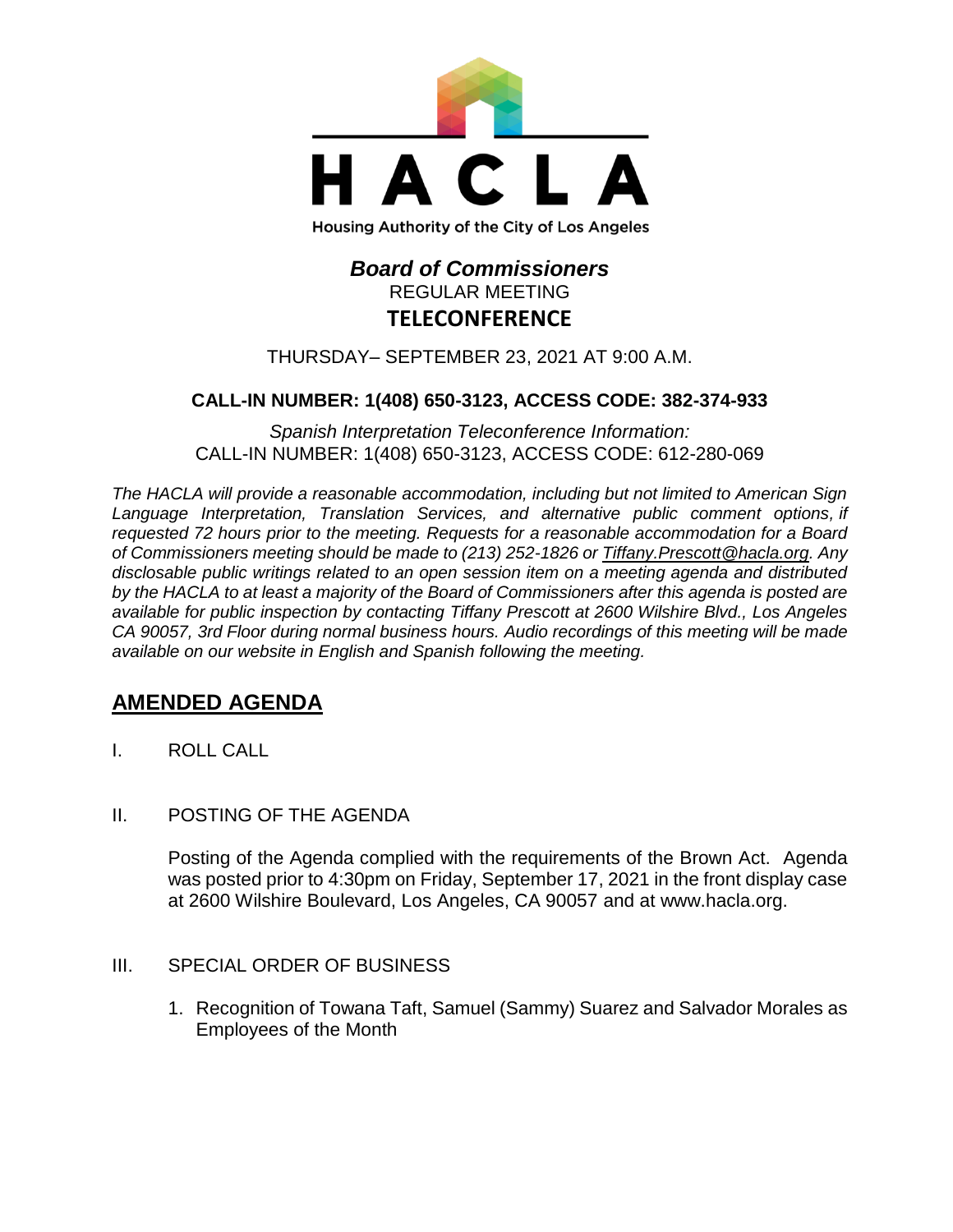## **\****Please note special Teleconference Public Comment Instructions*

MEMBERS OF THE PUBLIC WHO WISH TO SPEAK ON ANY ITEM ARE REQUESTED TO SUBMIT A **WRITTEN COMMENT** TO THE BOARD SECRETARY FOR EACH ITEM THEY WISH TO ADDRESS. ALTHOUGH IT IS PREFERRED FOR WRITTEN COMMENTS TO BE SUBMITTED BY **WEDNESDAY, SEPTEMBER 22, 2021 AT 12:00PM,** WE WILL ACCEPT WRITTEN COMMENTS UP TO AND DURING THE MEETING. **ALL WRITTEN COMMENTS SHOULD BE SUBMITTED VIA EMAIL TO [TIFFANY.PRESCOTT@HACLA.ORG.](mailto:TIFFANY.PRESCOTT@HACLA.ORG) PLEASE MAKE SURE EMAIL INCLUDES NAME, AGENDA ITEM NUMBER, AND ADDRESS/ORGANIZATION FOR WHOM YOU REPRESENT.** WE ALSO ASK THAT ALL COMMENTS BE LIMITED TO 500 WORDS OR LESS. THE SECRETARY WILL PROVIDE ALL WRITTEN COMMENTS TO THE BOARD FOR REVIEW AND READ EACH PUBLIC COMMENT INTO THE RECORD AT THE TIME THE ITEM IS **CONSIDERED** 

THE PURPOSE OF PUBLIC COMMENT IS TO ALLOW THE PUBLIC TO ADDRESS THE BOARD AND THE BOARD IS INTERESTED IN HEARING FROM MEMBERS OF THE PUBLIC, STAKEHOLDERS AND INTERESTED PARTIES. HOWEVER, SPEAKERS ARE ASKED TO EXERCISE COURTESY AND CONSIDER THE RIGHTS OF OTHER SPEAKERS BY ADHERING TO THE SPECIAL TELECONFERENCE PUBLIC COMMENT INSTRUCTIONS AND IF POSSIBLE REFRAIN FROM UNNECESSARY REPETITION IN THEIR COMMENTS.

- V. PRESIDENT AND CEO ADMINISTRATIVE REPORT
	- 1. Monthly Oral Report

### VI. BOARD BUSINESS ITEMS

- A. Items for Discussion
	- 1. HACLA/LAPD Community Safety Partnership (CSP) Update 2<sup>nd</sup> and 3<sup>rd</sup> Quarter 2021

Contact: Eric R. Brown, Intergovernmental & Community Relations **Director** 

2. Proposed Resolution Authorizing the President and CEO, or Designee, to Expend the FY 2019 Choice Neighborhoods Implementation Grant Awarded by the U.S. Department of Housing and Urban Development in the Amount of \$35 Million for the Watts Rising Transformation Plan and Up to \$5,433,479 in Community Development Block Grant Funds to be Used Toward the Redevelopment of the Jordan Downs Public Housing Community, Services and Programs for Jordan Downs Residents and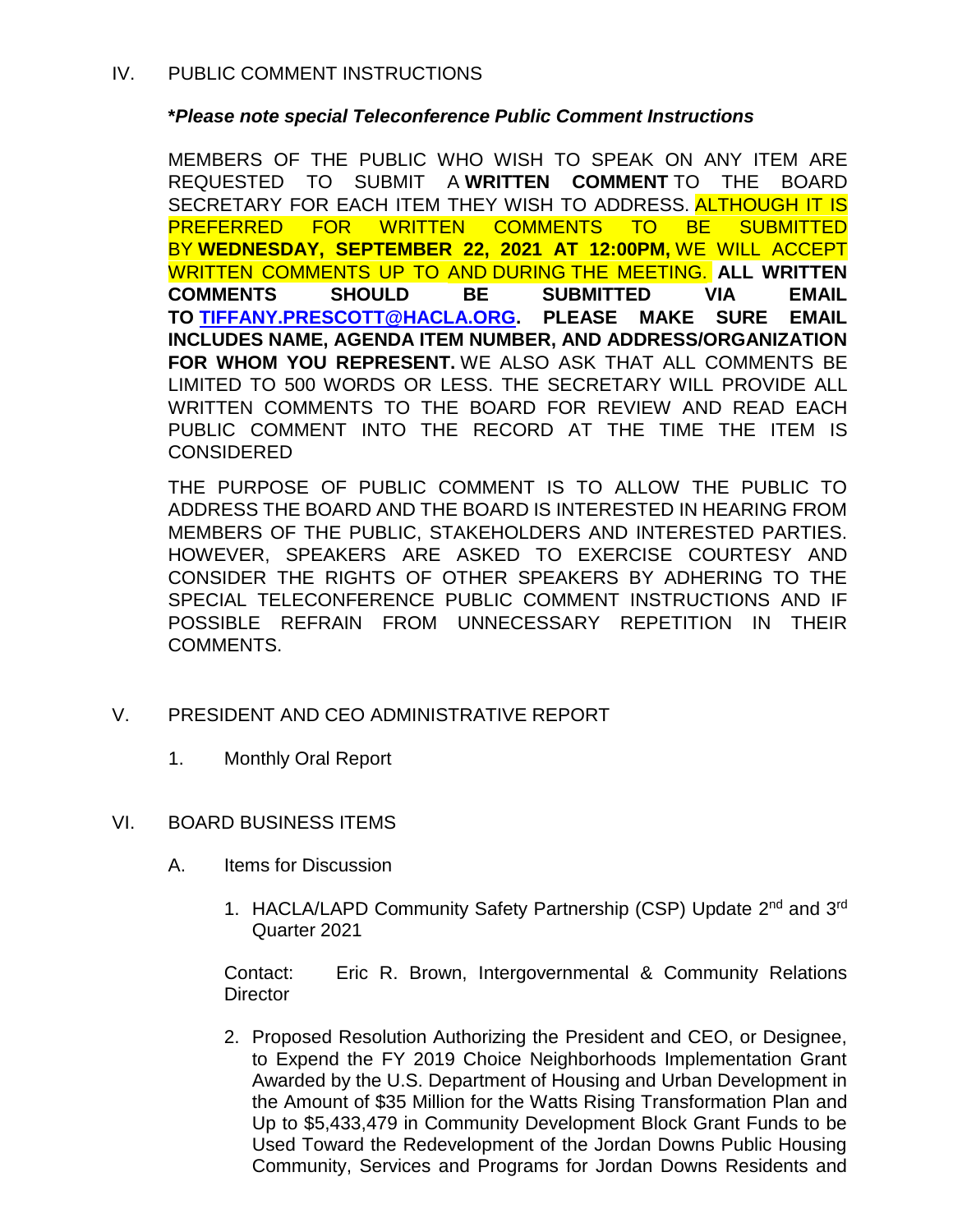Critical Community Investments in the Watts Neighborhood, Including Memorandums of Understanding, Predevelopment Loan Agreements, Contracts, and Sub-Contracts with Implementation Leads, the City of Los Angeles, and Other Grant-Associated or Procured Partners and Consultants as Approved by Legal Counsel and In Compliance with the Policies and Regulatory Requirements of the Associated U.S. Housing and Urban Development Department and City of Los Angeles Programs

Contact: Jenny Scanlin, Chief Strategic Development Officer

3. Proposed Resolution Authorizing and Approving the Establishment of a Revolving Line of Credit with Two Commitments, a Taxable Commitment with City National Bank and a Tax-Exempt Commitment with CN Financing, Inc., with an Aggregate Revolving Line of Credit Not to Exceed \$100,000,000 and Authorizing the President & CEO, or Designee, to Execute and Deliver a Revolving Credit Agreement, Fee Letter, Promissory Notes and All Other Related Documents and Agreements and the Undertaking of Various Other Actions in Connection Therewith, Subject to Credit Approval from City National Bank and CN Financing, Inc., Terms and Conditions Acceptable to All Parties, Termination of the Existing \$25,000,000 Revolving Line of Credit Facility with CN Financing, Inc,, Prepayment in Full and Termination of an Existing Loan with Citibank in an Amount Not to Exceed \$4,000,000, and the Undertaking of Various Other Actions in Connection Therewith

Contact: Geoffrey Moen, Director of Development

4. Proposed Resolution Authorizing the President and CEO, or Designee, to Submit Rental Assistance Demonstration ("RAD") Applications as Part of a Portfolio Award Application for Six Phases of the Jordan Downs Redevelopment Project to Reserve Authority for Up to Eighty-One (81) RAD Units with the U.S. Department of Housing and Urban Development ("HUD") and to Certify an Agreement with HUD to Comply with All Requirements of the RAD Program

Contact: Geoffrey Moen, Director of Development

- 5. Proposed Resolution Approving the Housing Authority's Covid-19 Mandatory Vaccination Policy and Authorizing the Development and Implementation of Procedures in Furtherance of Said Policy
- Contact: Annie Markarian, Labor and Employee Relations Director
- 6. Appoint up to Three Commissioners to Serve as Negotiator(s) for the Board of Commissioners for Labor Negotiations with Unrepresented Employee (President and Chief Executive Officer)
- Contact: Cielo Castro, Chairperson of the Board of Commissioners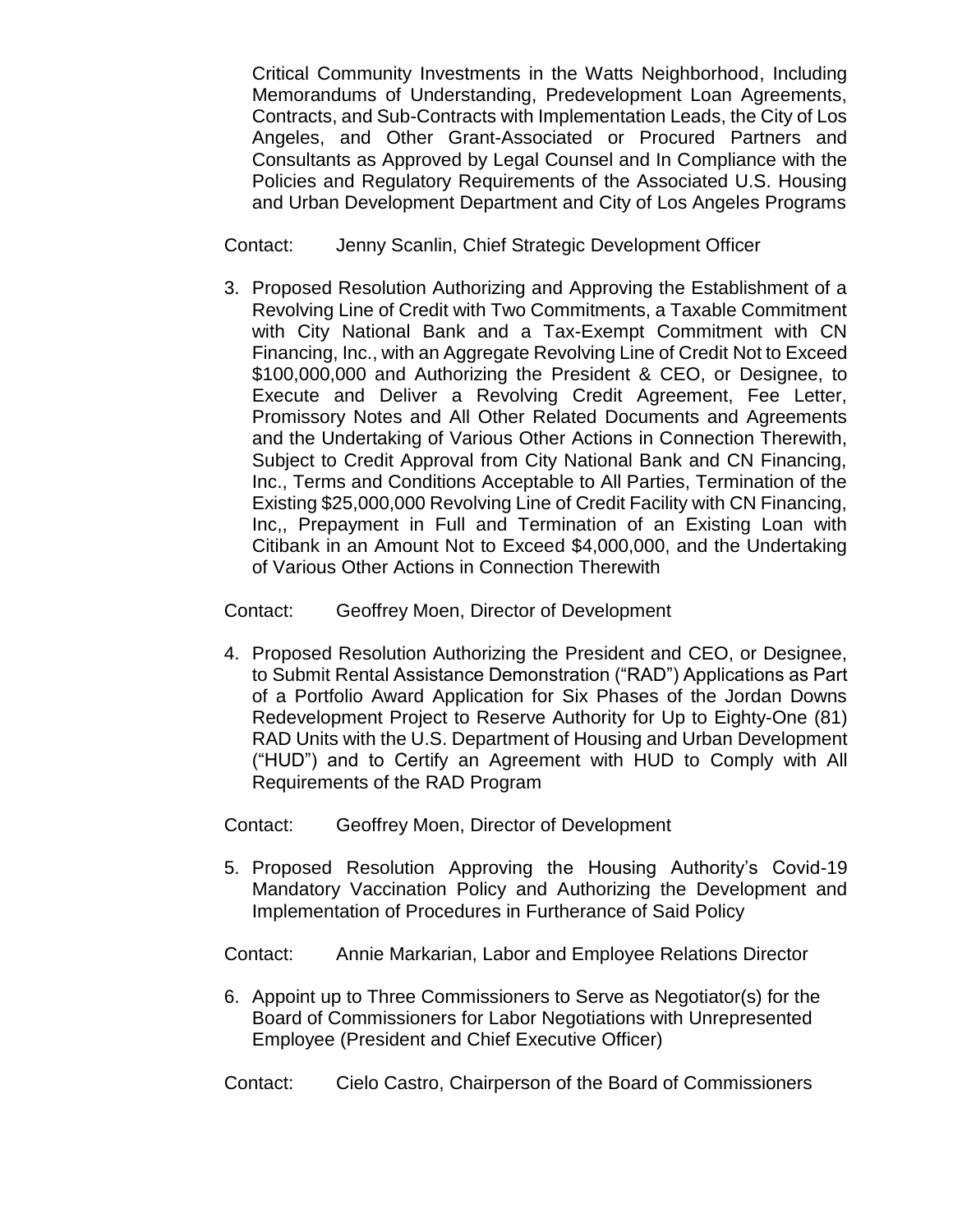### B. Consent Items

Routine business items are assigned to the consent agenda. These items will be approved by the Board in one motion. A Commissioner may request any consent agenda item be removed, discussed or acted upon separately. Items removed from the consent agenda for separate action will be considered in the "Excluded Consent Items" section below.

1. Proposed Resolution Authorizing the Chairperson & the President and CEO to Approve the 2022 Agency Plan for Submission to the U.S. Department of Housing and Urban Development, Approving Revisions to the Section 8 Administrative Plan, and Approving the Public Housing Admissions and Continued Occupancy Policy Without Revisions Pursuant to 24 CFR Part 903

Contact: John King, Director of Community Engagement

2. Proposed Resolution Authorizing the President and CEO, or Designee, to Execute Four Contracts for As-Needed Graphic Design and Graphic Information Systems (GIS) Services Pursuant to Awards Under RFP HA-2021-113, Each for Up to a Five-Year Term and for an Initial Total Contracting Amount of \$225,000, and Further Authorizing the President and CEO, or Designee, to Award up to an Additional \$200,000, Among One or More of the Four Awardees

Contact: Jenny Scanlin, Chief Strategic Development Officer

3. Proposed Resolution Authorizing the President and CEO, or Designee, to Execute Two Contracts for As-Needed Grant Writing and Grant Administration Services Pursuant to Awards Under RFP HA-2021-129, each for Up to a Five-Year Term and For an Initial Total Contracting Amount of \$1,200,000, and Further Authorizing the President and CEO, or Designee, to Award Up to an Additional \$900,000 Between the Awardees, for a Total Contracting Amount of \$2,100,000

Contact: Jenny Scanlin, Chief Strategic Development Officer

4. Proposed Resolution Authorizing the President and CEO, or Designee, to Execute an Amendment to MOU NP-2020-39 with People Assisting the Homeless ("PATH") to Add \$306,818.75 in Funding, for a Total Contract Amount Not to Exceed \$525,975, to Provide Case Management and Housing Navigation Services to Residents of Certain Properties That Have Been Leased to HACLA by the State of California Department of **Transportation** 

Contact: Tina Smith-Booth, Director of Asset Management

5. 2020 Audited Financial Statements and Federal Single Audit Reports

### **Receive and File**